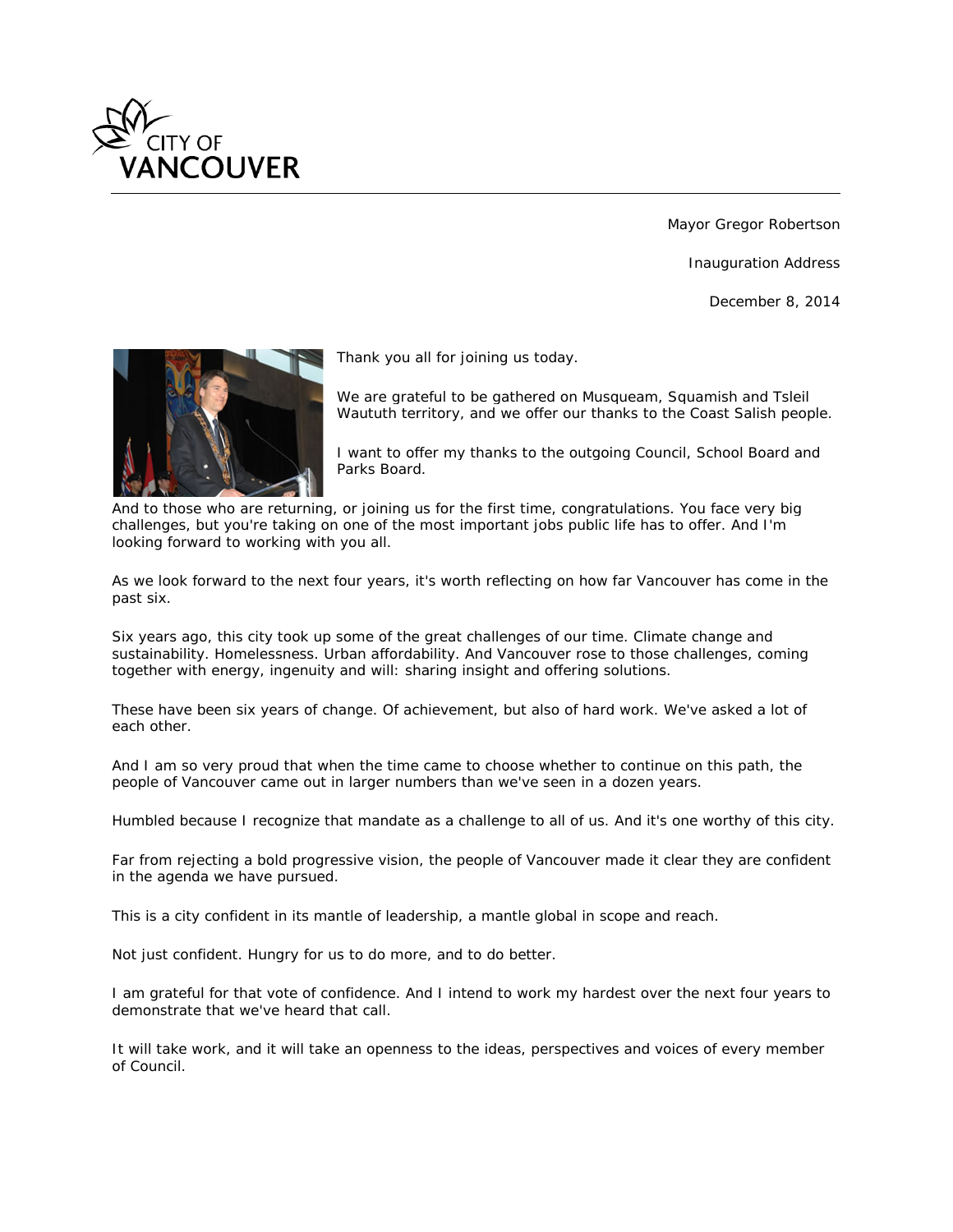*I'm proud of the Vision platform, but there are solid, innovative ideas that the Green Party advanced*  in the campaign. The NPA offered ideas to improve transparency that merit attention. COPE may not *have an elected voice on Council, but the principles and values they advocated will.*

*Every one of your new and returning councillors has valuable skills and experience to offer. And we owe it to the people who elected us to put those skills and experience to work on their behalf, on everything from affordable homes and a greener city to creating new artist spaces, protecting heritage and supporting local businesses.*

*When we do, we'll be able to count on the dedicated women and men who work for this city. Being able to count on their commitment—their professionalism—their pride in the work they do and the city they serve—is one of the great pleasures of public service in Vancouver.*

*And so is engaging with the communities we serve. A responsive, effective city must be open both to established voices, and also to those who speak from the margins.*

*We've done much to make this a more open and inclusive city. Innovative approaches to consultation and dialogue. Embracing communities and taking the lead in advancing human rights issues of sexual orientation and gender identity. Addressing historic wounds and divisions.*

*But we all know we must do better.*

*We will continue to call on all of Vancouver to join the conversations about the tough issues. But more than that, let's challenge each other to do better and do more to knit our community together. To volunteer, to check in on a neighbour, to express our love for this city and each other in actions large and small.*

We are stronger when we work together, wiser when we listen to each other. And we will need that *strength and wisdom to tackle the challenges of the next four years with confidence.*

*That's important not just for Vancouver, but for all of Canada.*

*Our country is waking up to the importance of our nation's cities. Last weekend, I joined 52,000 fans in BC Place to watch the Grey Cup.*

*And three of those fans were the mayors of Calgary, Edmonton and Winnipeg.*

*The way things are going, I may have the pleasure of inviting a few more of Canada's mayors to Vancouver in June for a Stanley Cup final.*

*Strong, dynamic, vibrant cities drive our economy. They power innovation—commercial, social and cultural. They move our country forward.*

*The priorities we've set out for Vancouver are shared by every city in Canada. And those priorities must carry far more weight at every level of government.*

*Next year's federal election is an opportunity for push the cities agenda onto centre stage. And I'll be joining mayors across the country to do just that.*

*Our economic fundamentals are strong, with declining debt, low taxes, and surging investment in construction and new office towers.*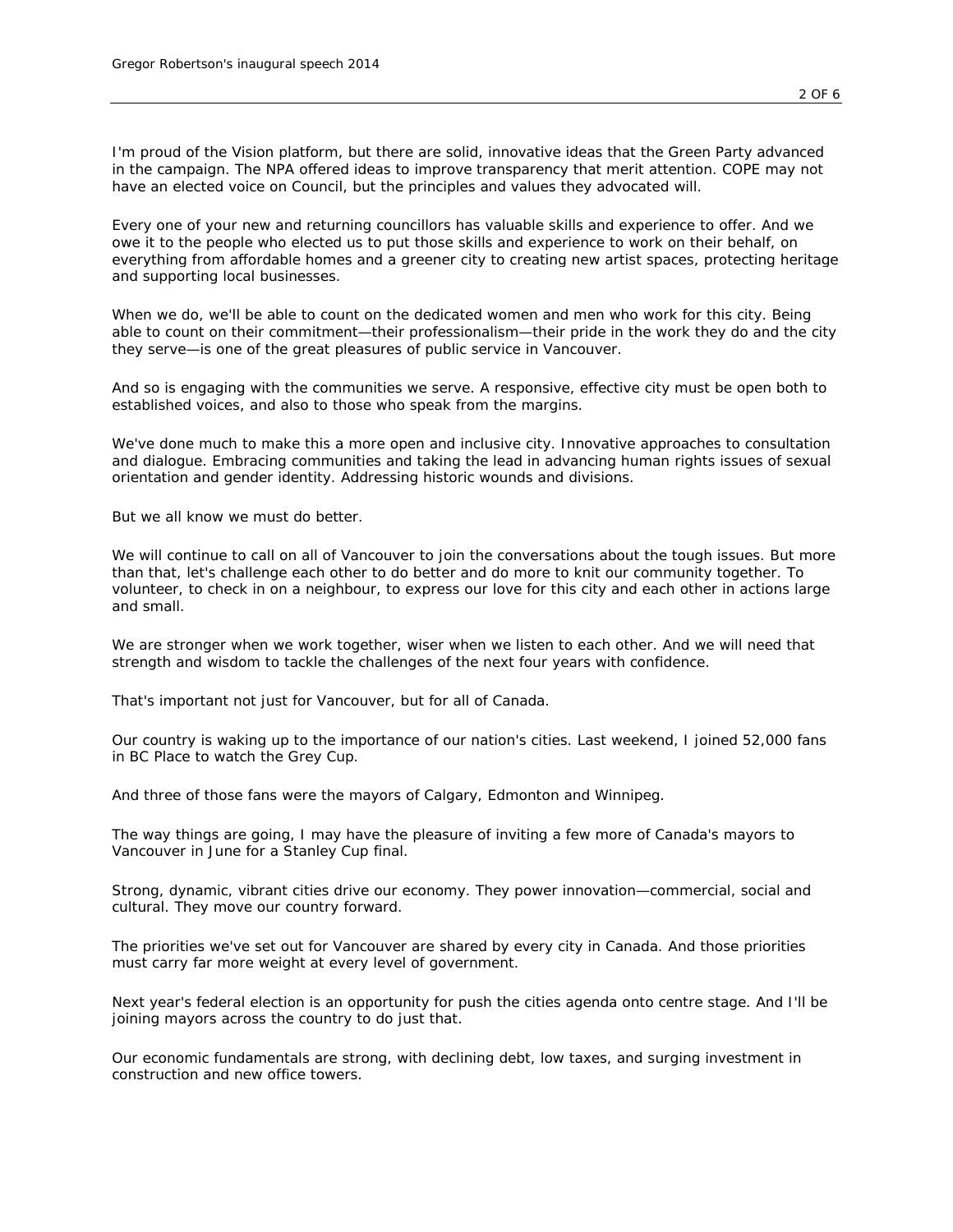*But it's the innovation economy in Vancouver that is taking off, from technology to start-ups to digital media to medical research. World-beating companies growing at home and top-tier talent setting up shop from abroad.*

*Indeed, the innovation economy is thriving in urban centres across Canada, and we need to elevate the awareness coast to coast of how important Canadian cities are to our economic well-being.*

*The next four years provide great opportunity for our city, but they also pose challenges. And to keep moving forward, we have to face our challenges head-on.*

*And there is no challenge that is closer to my heart, that has a greater claim on our moral determination, than ending street homelessness.*

*We'll continue to work closely with our federal and provincial counterparts—both to meet the urgent needs of impending winter, and to address longer-term issues including mental health and addiction.*

*Let me repeat something I've said many times before: Ending homelessness isn't an aspiration, or a rhetorical flourish. In a city as wealthy as Vancouver, it's a non-negotiable responsibility for every one of us.*

*But it's only one facet of poverty, and we must pursue our work for a fairer, more inclusive city on many fronts.*

*One of the most pressing is that of child poverty.*

*Just a few days ago, The Tyee posted an article by a schoolteacher named Anna Chudnovsky. She wrote about one of her students, growing up with a single mom who's trying her very best, but still just barely getting by.*

*She talks about teaching him math: "We're working on adding with regrouping. His family is in utter crisis and he's trying to carry the one."*

*If he can keep trying to carry the one, we can at least pay attention to the numbers, too. Like the 1 in 5 children entering kindergarten in Vancouver who come from low-income families*

*I know we won't change that overnight—but that should never stop us from doing what we can.*

*Which is why I'm committed to working with the School Board to double the size of the board's breakfast program, to help feed more vulnerable kids every morning.*

*Will it end poverty? No. But for many more children, it will mean their growing bodies start every school day with a full stomach. And for many of them, that can make all the difference.*

*As anyone who pays bills in Vancouver knows, though, you don't have to be living in poverty to find it hard to make ends meet.*

*Affordability has to be front and centre on our agenda. The citizens who contributed to the affordability task force developed a wide range of recommendations that we'll be adopting in the coming months.*

*One of the most important is recognizing the need for housing solutions between the tower and the single-family dwelling.*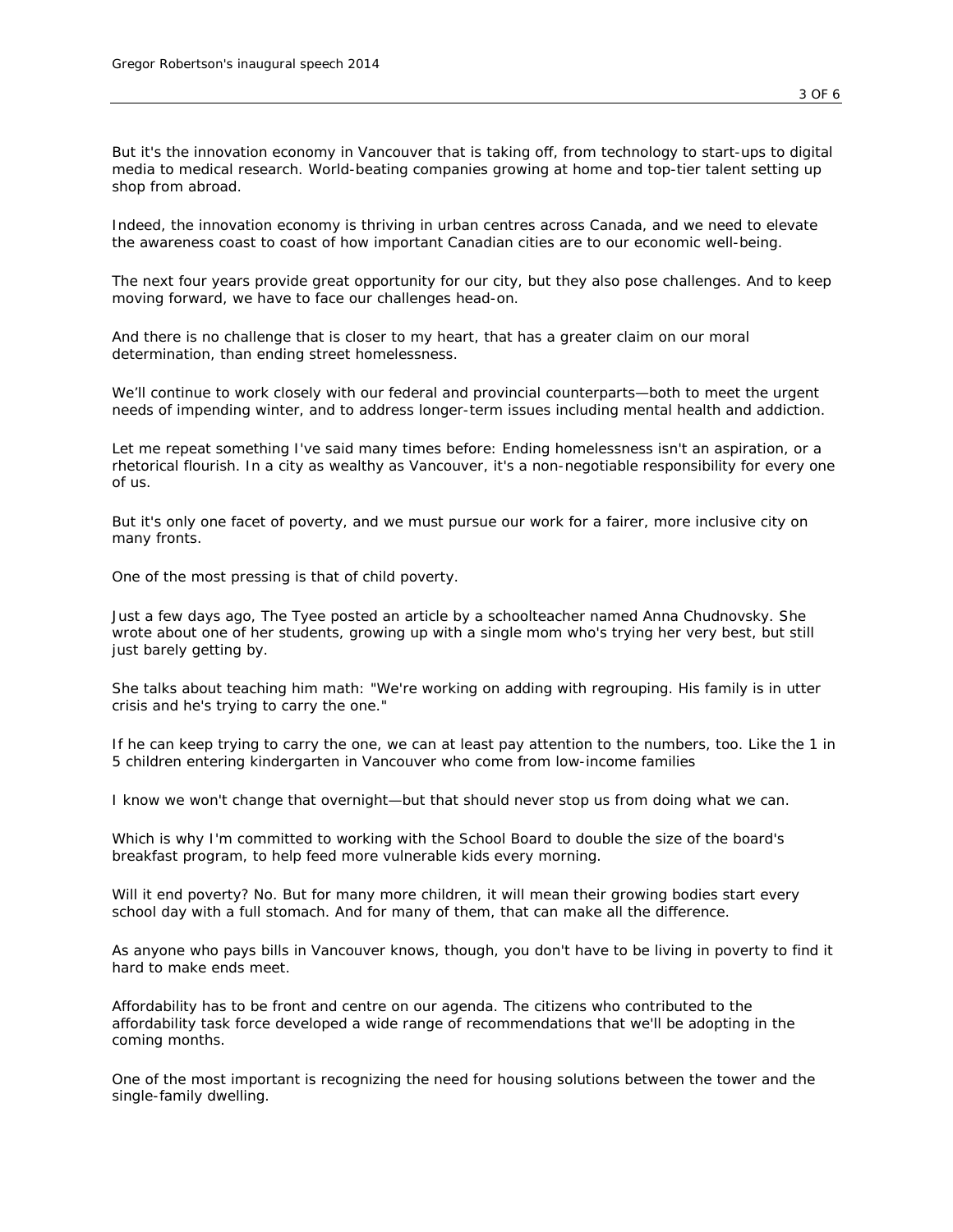*If we want affordable homes, if we want vibrant communities, then Vancouver needs to build more townhouses and row houses. We need to build more low-rises and mid-rises.*

*They can help to give us the mix of housing that creates affordable options across the housing spectrum.*

*And we'll move forward with our new Affordable Housing Agency, using city-owned land to deliver affordable homes for families with modest incomes.*

*Homes for purchase. And a dramatic increase in the number of homes to rent, at affordable rates.*

*Families renting homes in Vancouver deserve a better option than paying palace-sized rents on postage-stamp apartments.*

*Yes, rising prices are a consequence of growth and prosperity. Affordability is a non-stop challenge in a city like ours. But that doesn't mean we have to allow working and middle-class families to be priced out of town.*

*Or accept that our emerging artists and creative entrepreneurs should look elsewhere for putting down roots*

*We are only succeeding, our communities are only thriving, when people from all backgrounds can afford to call this great city home.*

*You know, one of the things I hear again and again from people is how proud they are that our city has taken such a position of global leadership on climate and sustainability.*

*And however green our laurels may be, Vancouver isn't about to sit on them.*

*The coming year will be pivotal worldwide for climate commitments. Cities like Vancouver have to speak out, and lead.*

We will hold firm on our stand to protect our shorelines and our waterways, and to oppose plans that *would send a surge of oil tankers through our waters.*

*We're helping to spark a national conversation about how we pursue a strong, prosperous economy in tandem with a commitment to clean energy.*

*And we'll continue to support innovation in clean energy and green technologies. These sectors are already creating well-paying jobs for Vancouverites. They're the sectors poised for explosive growth in the years and decades ahead.*

*This city's sustainability and livability owe a great debt to some bold, visionary decisions of the past. Early in our history, creating Stanley Park. In the 1970s, choosing the community of Strathcona over an eight-lane expressway.*

*We face such a decision today, and it's no less far-reaching in determining our livability and prosperity for decades to come.*

*It's the decision to move forward with a Broadway Subway.*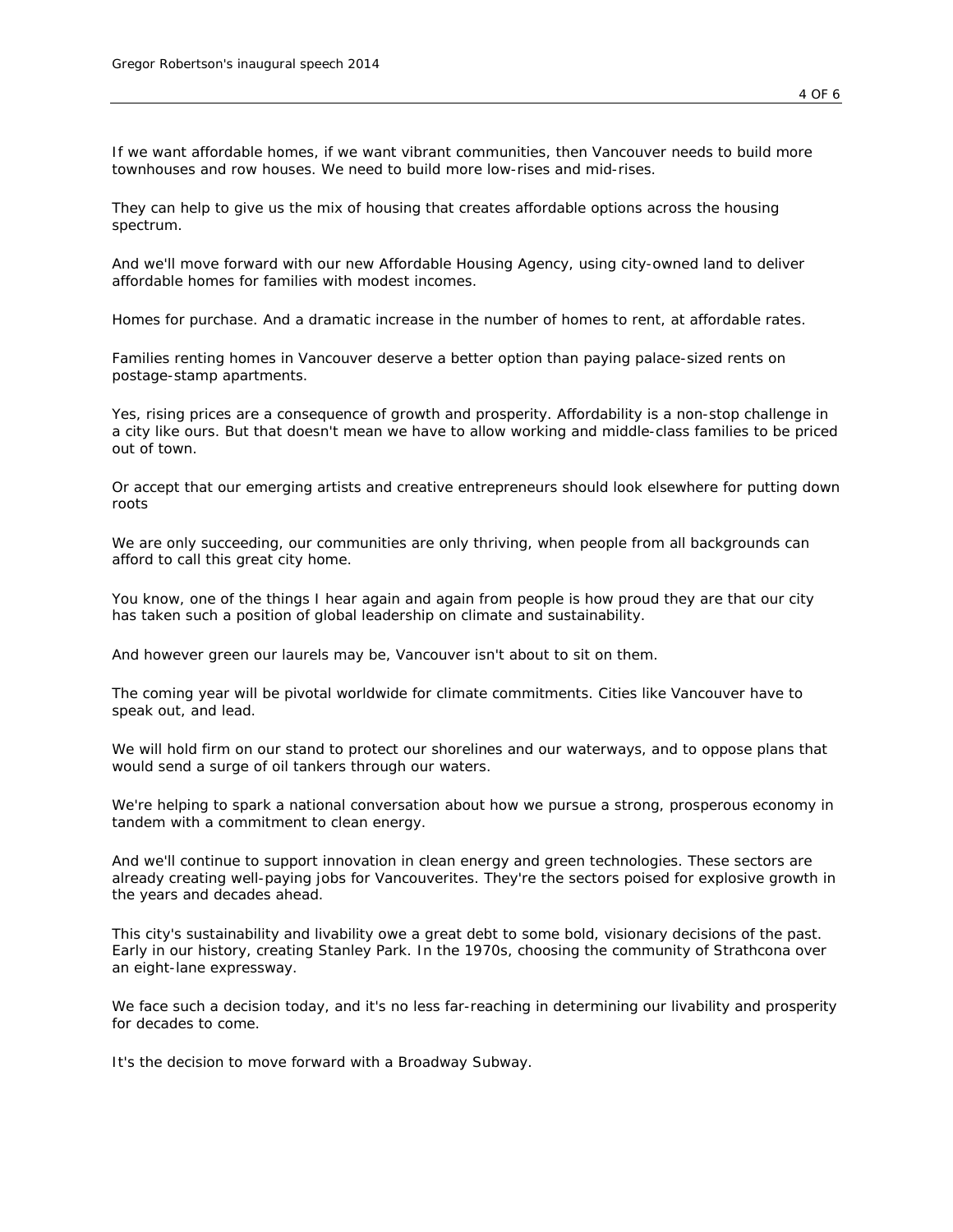*The Broadway corridor has become Vancouver's economic, educational, technological and cultural aorta. Congestion has been building for years, and half measures won't begin to cut it.*

*A subway is the single best thing we can do for our environment and our economy.*

*And let me repeat what I have said before: I am determined that this will not be cut-and-cover construction. And it won't turn the Broadway streetscape into a wall of glass towers.*

*We're going do this right: respecting the character of our communities, and allowing businesses and residents to continue with their lives with a minimum of disruption.*

*But there's a hurdle to cross first, and it's a big one: the region-wide referendum that's coming in only a few months.*

*There's no point in debating the fairness of a referendum that road construction never seems to require. It's coming. And it means our city and our region face a critical moment.*

*I will work with Mayors throughout the region to build public support for better transit. And I want to be able to count on the support of every member of council for a Yes vote.*

We don't have to agree on every project. But I know we can agree on the need to expand transit *across the region—the need to choose sustainable transportation over a future of gridlock and degraded transit service.*

*So I want to ask all of you—everyone here today, everyone taking part online—I'm asking you to join this effort. Speak to your friends and neighbours. Volunteer when the campaign begins.*

*Let's make ours an overwhelming vote for the future of our region: sustainable, prosperous and green.*

*I said at the outset that we've come a long way in six years. We've taken on the responsibility of* leadership, and we're showing the world how a city can be both prosperous and liveable. How we can *be sustainable and vibrant. How we can be innovative and just.*

*And it's a quality of leadership—it's a quality of this proud city—that our achievements only spur us to do more.*

*That we don't just boast about how far we've come, but use the heights we've scaled to see how much further we can go.*

*That we don't just bask in accomplishments, but resolve to do more, and do better.*

*When I think of that spirit, I can think of many individuals from Vancouver's history. One name that comes to mind today is Pat Quinn.*

*He gave his all to build a winning team—in good seasons and tough ones. To inspire not just his players, and not even just the fans, but this whole city. We remember him today, and for many years to come.*

*We will need that spirit in the next four years more than any time in our past.*